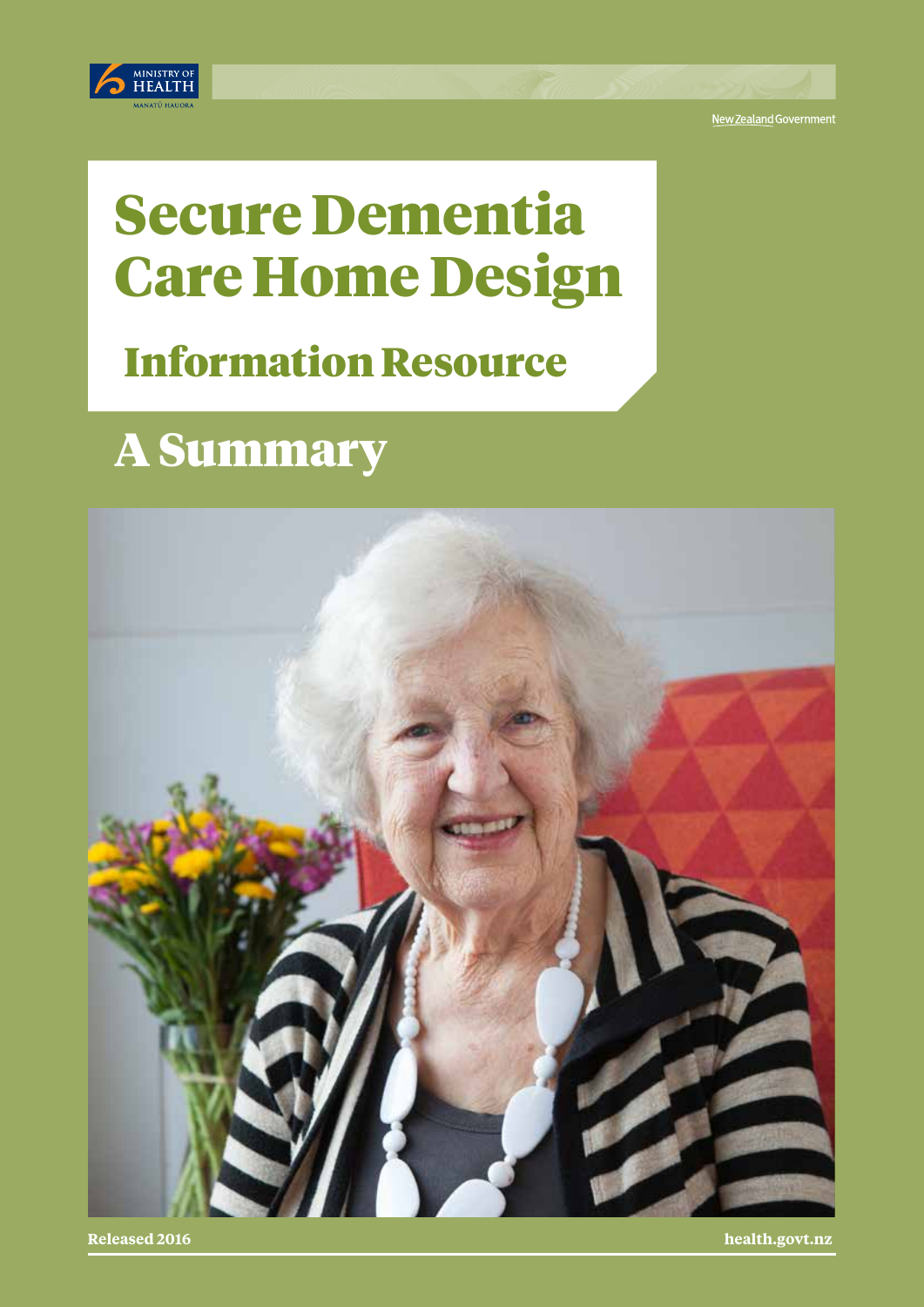### **Acknowledgements**

The *Secure Dementia Care Home Design Information Resource* was produced collaboratively by the Ministry of Health and the University of Auckland – School of Nursing. The development team of the information resource and this summary document held workgroups across New Zealand that included over 150 people, representing key interest groups including aged care providers, district health board (DHB) leaders and clinicians, academics, architects, and family and friends of people with dementia.

The development team would like to thank all those who attended workshops and those who provided feedback to the team.

> Citation: Ministry of Health. 2016. *Secure Dementia Care Home Design Information Resource: A summary*. Wellington: Ministry of Health.

> > Published in August 2016 by the Ministry of Health PO Box 5013, Wellington 6140, New Zealand

> > > ISBN: 978-0-947515-54-6 (online) HP 6469

This document is available at health.govt.nz





This work is licensed under the Creative Commons Attribution 4.0 International licence. In essence, you are free to: share, ie, copy and redistribute the material in any medium or format; adapt, ie, remix, transform and build upon the material. You must give appropriate credit, provide a link to the licence and indicate if changes were made.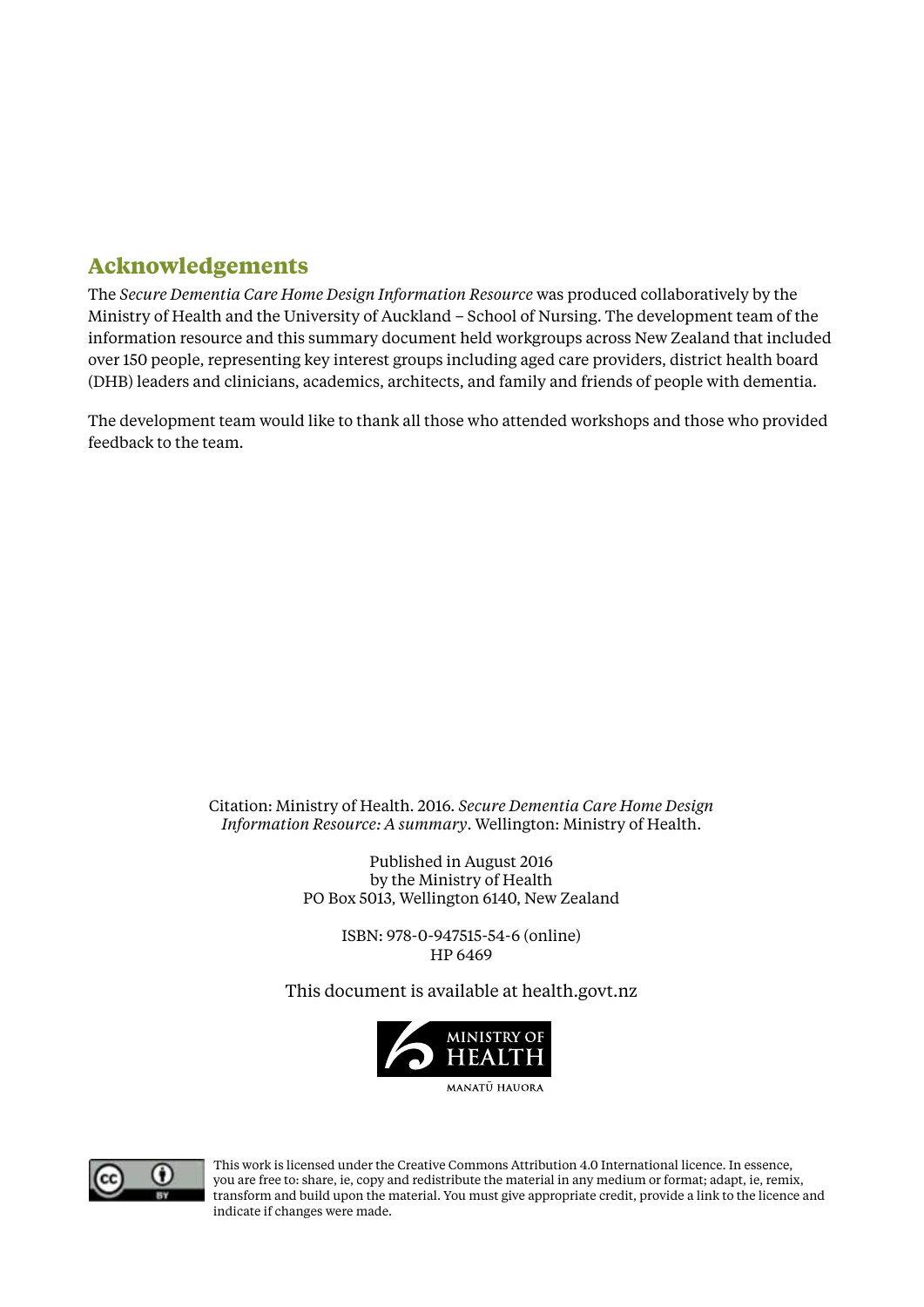## **Contents**

| <b>Introduction</b>                           | $\mathbf{1}$            |
|-----------------------------------------------|-------------------------|
| Structure                                     | 1                       |
| Dignity, human rights and person-centred care | $\overline{2}$          |
| <b>Cultural identity</b>                      | 3                       |
| Design principles                             | $\overline{\mathbf{4}}$ |
| Home-like therapeutic environment             | 6                       |
| Gardens and environs                          | 7                       |
| Secure dementia care home size and density    | 8                       |
| Colour and contrast                           | 9                       |
| Lighting                                      | 9                       |
| Managing environmental stimulation            | 10                      |
| Memory aides/cues and floor plans             | 11                      |
| Community links                               | 11                      |
| Recommended design audit tool                 | 11                      |
| <b>References</b>                             | 12                      |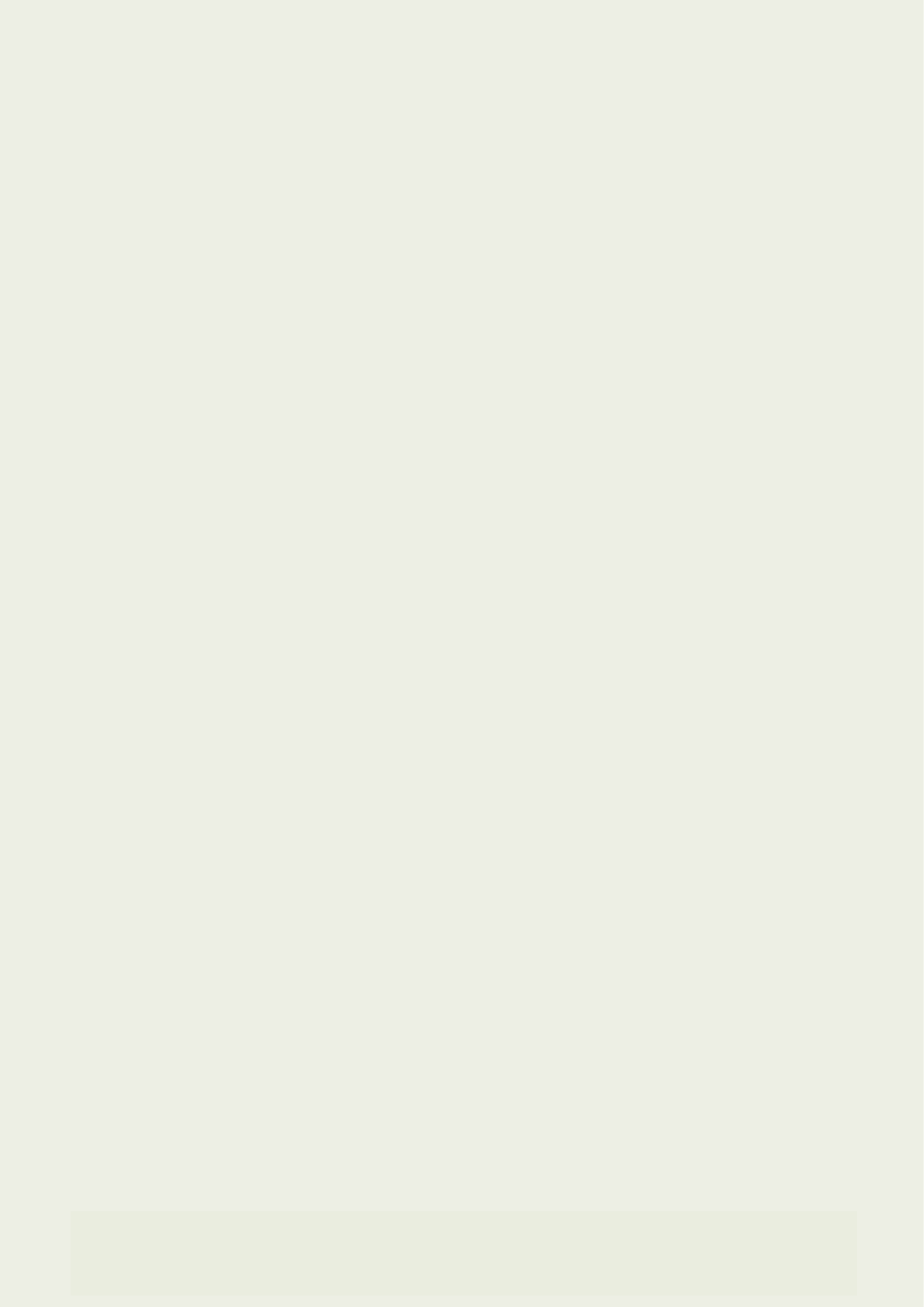# <span id="page-4-0"></span>**Introduction**

The environment in which a person with dementia lives can be a positive therapeutic intervention on its own, regardless of the type of health care that person receives (Day et al 2000; Zeisel et al 2003; Fleming and Purandare 2010; Marquardt et al 2014).

The aim of the *Secure Dementia Care Home Design: Information resource* is to support people involved with the development or major reconfiguration of secure dementia care homes, and to enhance the quality of life of people living in them. The information resource approaches these aims from a personcentred perspective. It is based on current research, consultation with key New Zealand stakeholders and international guidelines. This resource focuses on the experience of the person with dementia.

The full version of the resource provides in-depth information and research for aged care providers, DHBs and anyone else planning and designing new builds or reconfiguring secure dementia care homes. The design principles set out in the Resource are relevant to all people living with dementia in non-secure and secure care homes, in any setting. However, this Resource is specifically designed for secure dementia care homes, rather than other (non-secure) residential aged care built environments.

### **Structure**

The complete research and consultation background data used to form the basis for each resource topic is presented in two documents.

The full information resource begins by presenting a background on dementia in general and the dementia care context in New Zealand. It provides design principles for secure dementia care homes, along with accompanying research rationales. It orders topics under three overarching headings:

- dignity, human rights and person-centred care
- cultural identity
- design principles.

This summary document presents the design principles concisely, for easy access.

It is recommended that designers of secure dementia care homes consider other documents that guide the provision of services in New Zealand, such as the Health and Disability Service Standards and DHBs' Aged Related Residential Care (ARRC) contract.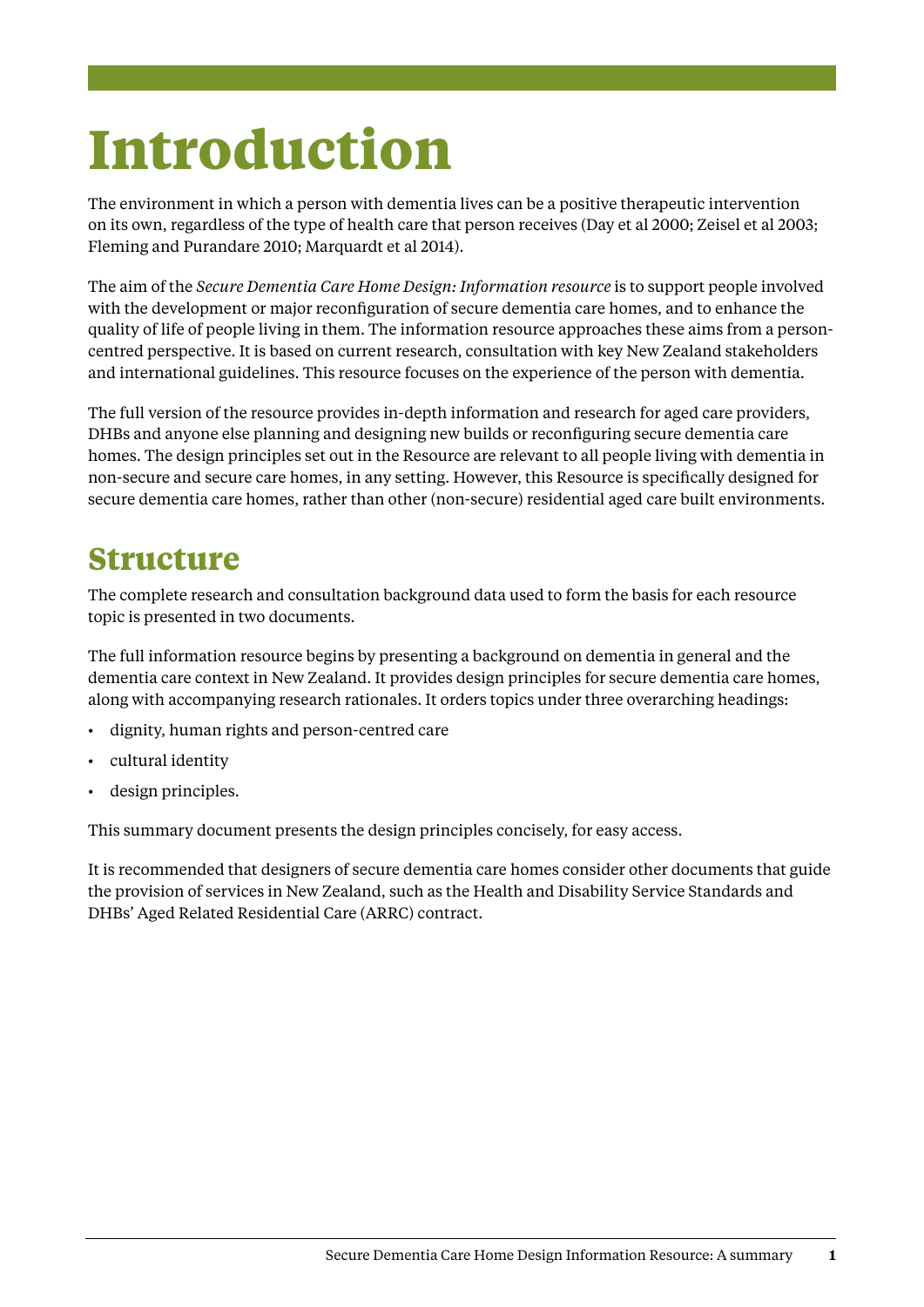# <span id="page-5-0"></span>**Dignity, human rights and person-centred care**

Upholding of basic human rights forms the foundation of secure dementia care home design: preserving the dignity of people with dementia even though they require a secure care home, which by its very nature restricts personal freedom. There is an inherent tension between ensuring a person's safety and promoting their autonomy and quality of life. It is essential that personal dignity and person-centred care form the bases of care home design.

The Human Rights Commission has considered those cared for in secure dementia care homes to be subject to the human rights protections afforded to any detained persons. As such, their rights include the right to receive care that provides adequate staff training, as well as access to outdoor space and equipment suitable to promote health, exercise and recreation (Human Rights Commission 2014).

The 2015 New Zealand consultation workgroup participants provided the following considerations for a person-centred care approach.

- • Providers facilitate person-centred care by offering personal space, a variety of flexible spaces, and the ability to choose how to occupy space and how and when to socialise.
- Person-centred care is delivered through models of care, philosophies of care and staff training it is much more than just the environment.
- • Collaboration between families and care staff is critical to person-centred care.
- Care home size determines staff's ability to really know the people they care for and to respond differentially to their needs, thereby providing person-centred care.

The New Zealand Code of Health and Disability Services Consumers' Rights sees patients'/consumers' dignity as an essential aspect of their interactions with health services; it states as follows.

### **Right 1: Right to be treated with respect**

- (1) Every consumer has the right to be treated with respect.
- (2) Every consumer has the right to have his or her privacy respected.
- (3) Every consumer has the right to be provided with services that take into account the needs, values, and beliefs of different cultural, religious, social, and ethnic groups, including the needs, values, and beliefs of Māori.

### **Right 3: Right to dignity and independence**

Every consumer has the right to have services provided in a manner that respects the dignity and independence of the individual.

### **Right 4: Right to services of an appropriate standard**

(4) Every consumer has the right to have services provided in a manner that minimises the potential harm to, and optimises the quality of life of, that consumer.

### **Right 8: Right to support**

Every consumer has the right to have one or more support persons of his or her choice present, except where safety may be compromised or another consumer's rights may be unreasonably infringed.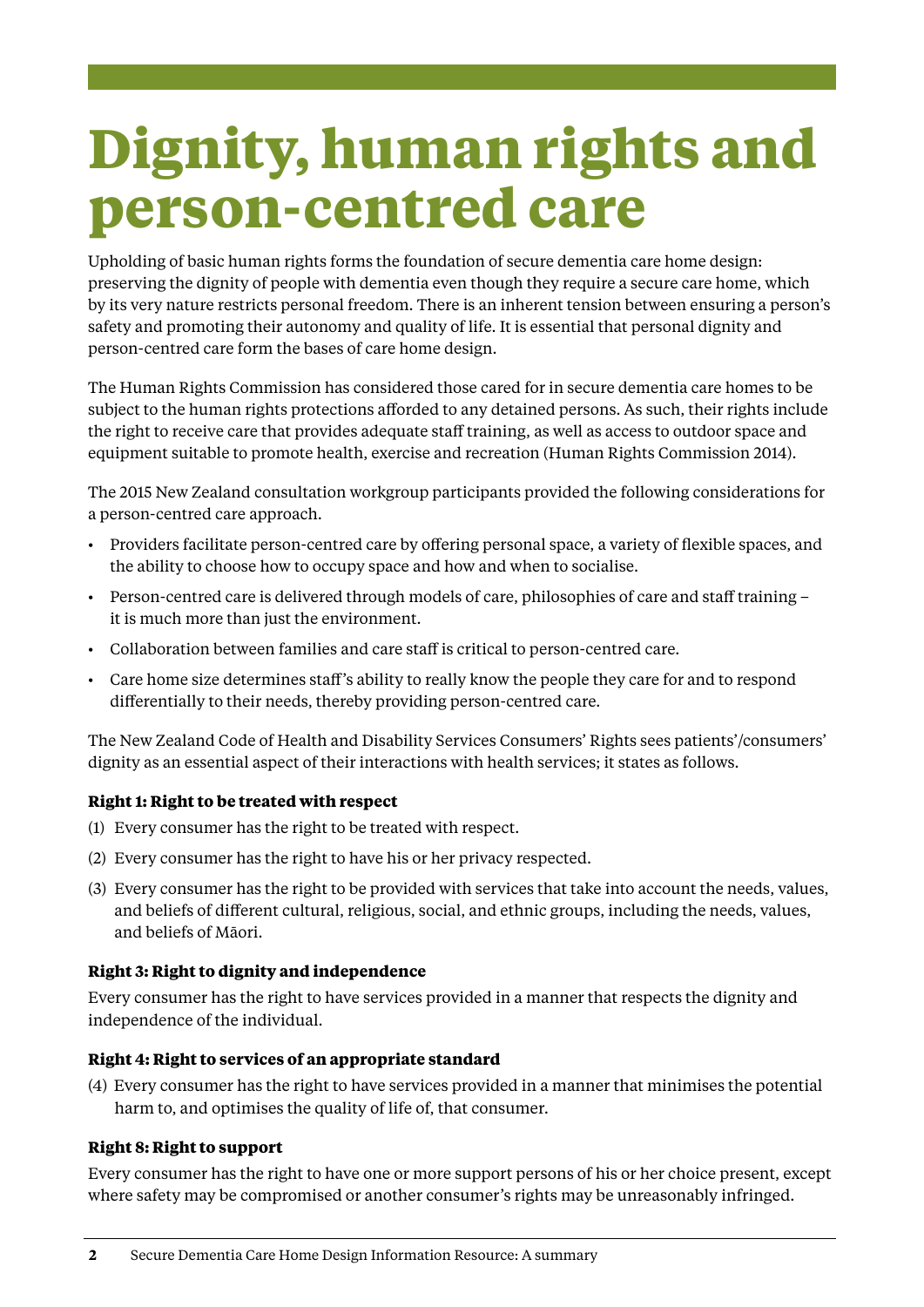# <span id="page-6-0"></span>**Cultural identity**

Research about cultural aspects of design for secure dementia care homes is very limited.

Participants in the workgroups noted the following requirements in regard to cultural considerations.

- • Spaces must be varied and flexible enough to accommodate different kinds of families and different family, cultural and religious rituals, including visits by extended family.
- There is significant need for family space that is not the person's bedroom.
- Staff need to understand cultural issues.

Different cultures perceive dementia differently. Townsend and New (2011) investigated contemporary Māori views of dementia resulting from both spiritual and traditional beliefs. They noted that approaches to dementia care for Māori needed to be more holistic; the exclusion of Māori cultural values and understandings from service provision was detrimental to the wellbeing of older Māori.

Designing care homes with consideration of a particular cultural group requires attending to that group's:

- • history and life experiences
- characteristics
- beliefs and values
- caregiving practices
- • activities and behaviours (Day and Cohen 2000).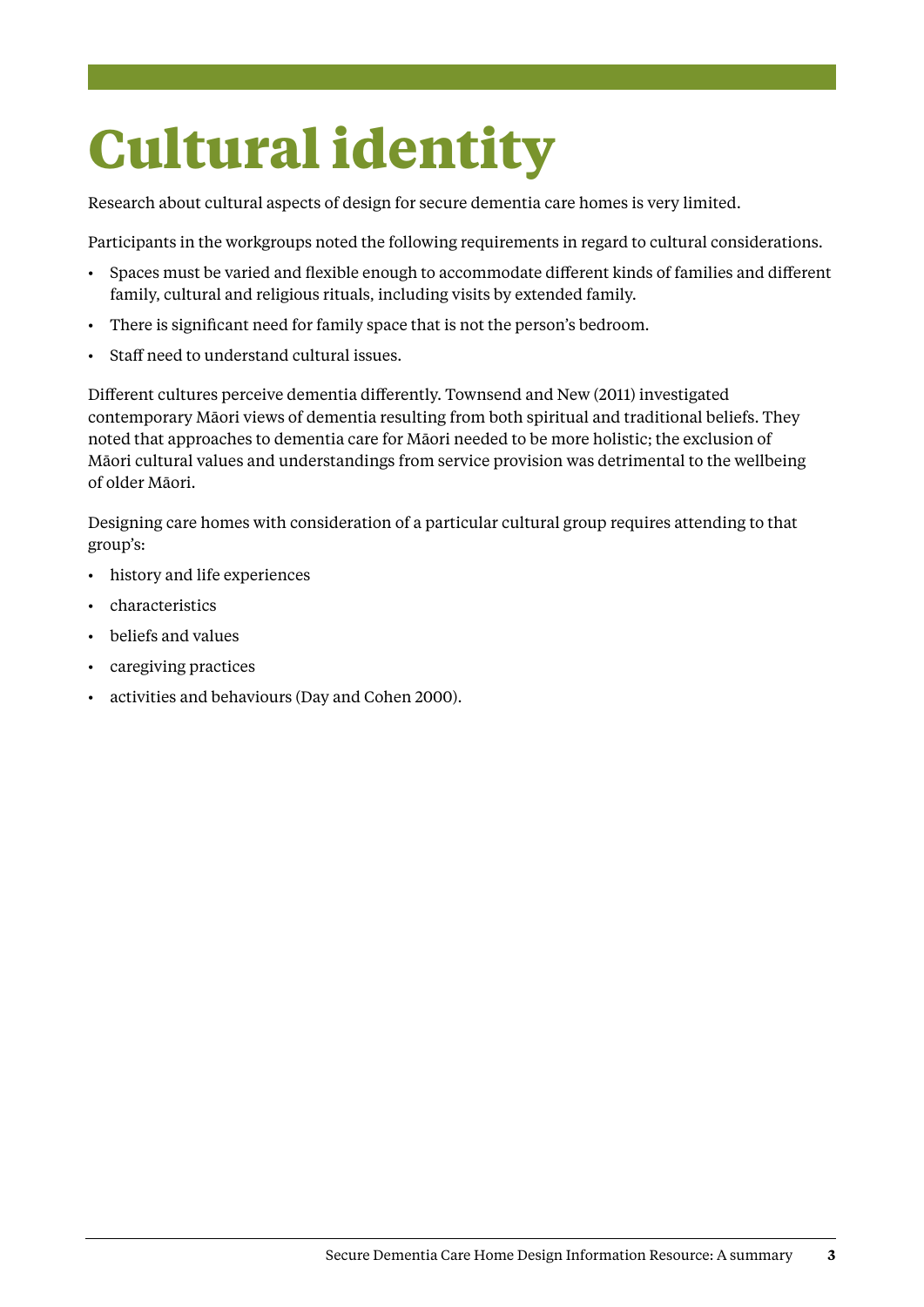# <span id="page-7-0"></span>**Design principles**

Marshall's key design principles for secure dementia care homes (Marshall 1998b) arguably provide the definitive quality standard. Fleming et al 2015 and Fleming and Bennett 2015 cite significant empirical support for these principles, which include:

- compensation for disability
- maximising independence
- enhancement of self-esteem and confidence
- demonstration of care for staff
- ability to be orientating and understandable
- reinforcement of personal identity
- welcoming of relatives and the local community
- allowance for the control of stimuli.

Based on research evidence, Fleming and Bennett (2015) incorporated eight design principles into their development of the *Environmental Assessment Tool* (Fleming et al 2012; Fleming and Bennett 2015):

- 1. unobtrusively reduce risks (be safe and secure)
- 2. provide a human scale (eg, 'family-sized' clusters and a low number of people per care home)
- 3. allow people to see and be seen (be simple and provide good 'visual access')
- 4. manage levels of stimulation:
	- reduce unhelpful stimulation
	- optimise/highlight helpful stimulation
- 5. support movement and engagement (provide for planned wandering)
- 6. create a familiar place
- 7. provide a variety of spaces, that provide opportunities to be alone, with others, or with others from the community
- 8. respond to a vision for the values and goals of care (eg, domestic and homelike).

The consultation process for this resource found general agreement with these principles. However, some respondents noted that connection to the wider community was missing as a basic principle. Respondents also noted that the size of a care home should be a core principle, and that design of physical space could not be separated from models of care. Workgroup participants noted the inherent tension between security and safety and quality of life, and said that too much emphasis on risk reduction can impoverish a person's quality of life.

The resource explores design principles in more detail under the following headings.

- • home-like therapeutic environment
- gardens and environs
- • care home size and density
- colour and contrast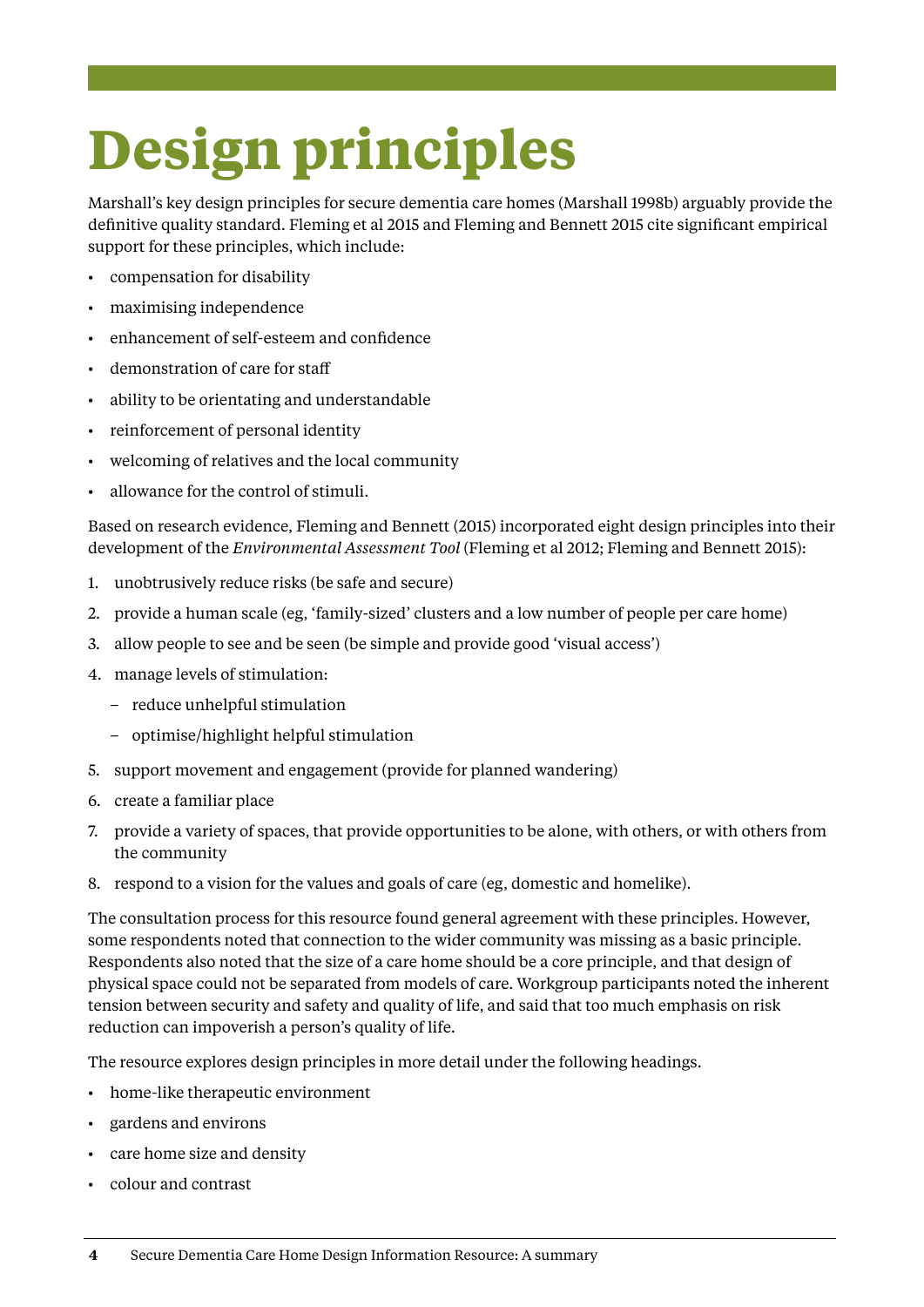- • lighting
- • managing environmental stimulation
- • memory aides/cues and floor plans
- • community links.

The following figure provides a schematic overview of the philosophical basis and the key features of well-designed secure dementia care homes.

#### **Figure 1: Schematic overview of design principles**

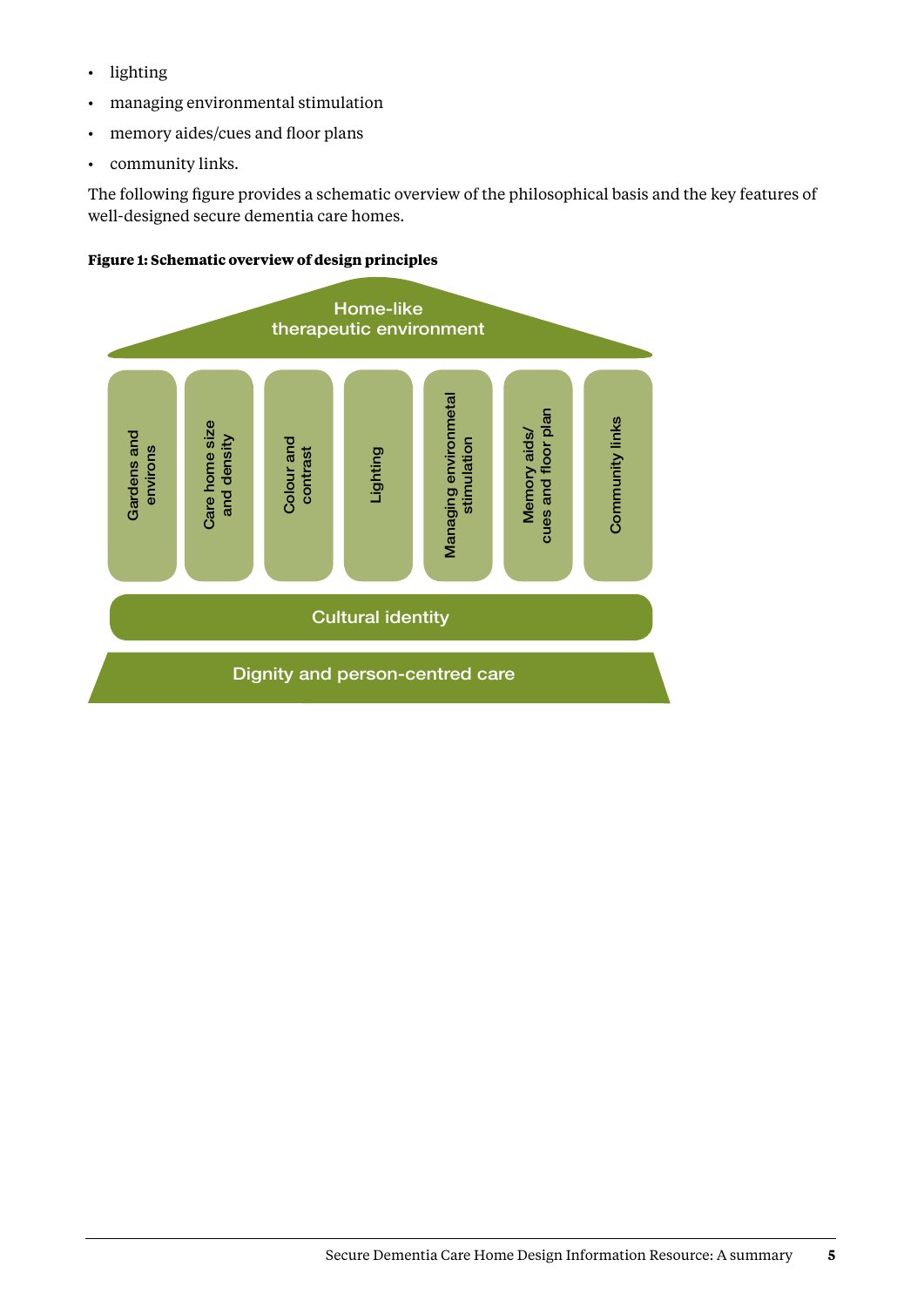### <span id="page-9-0"></span>**Home-like therapeutic environment**

In terms of the design of secure dementia care home, 'homeliness', 'home-likeness' and similar words attempt to describe a non-institutional living environment. A homelike environment includes a living room, dining room, kitchen, homelike furnishings, and objects and artefacts that carry personal meaning.

The following components are important determinants of a 'home-like' environment.

| <b>Components</b>                                                                                             | <b>Detail</b>                                                                                                                                                                                                                                                                                                                                                                                                                                                                                                                                                                                                                                                                                                                                                                                                                                                                                                                                                                             |
|---------------------------------------------------------------------------------------------------------------|-------------------------------------------------------------------------------------------------------------------------------------------------------------------------------------------------------------------------------------------------------------------------------------------------------------------------------------------------------------------------------------------------------------------------------------------------------------------------------------------------------------------------------------------------------------------------------------------------------------------------------------------------------------------------------------------------------------------------------------------------------------------------------------------------------------------------------------------------------------------------------------------------------------------------------------------------------------------------------------------|
| Design is to a human,<br>domestic scale                                                                       | • No long corridors<br>• 'Clustered care' – a family-like setting (Some participants thought that the ideal<br>number of people living together was between five and twelve as commonly<br>found in the disability sector, but others noted that this was not economically<br>feasible. There was a general consensus that there should be no more than<br>20 people in one care home, as specified in the current Age Related Residential<br>Care (ARRC) contract.)<br>• Common spaces, kitchen, sitting area and dining area of a domestic size<br>• Domestic furniture<br>• Domestic focus points (eg, kitchen table, fireplace)<br>• Domestic scale and domestic appearance - familiar<br>• Domestic dining experience<br>. No internal rooms - each room should have windows<br>• Lack of clutter (eg, no equipment stored in corridors)<br>• Heating systems to accommodate the needs of frail older people<br>• Incontinence management considerations (everything easily cleaned) |
| A variety of communal<br>spaces that facilitate<br>family and community<br>engagement, and personal<br>choice | • 'Hosting space' where friends and family can go that is not the bedroom<br>• Spaces such as sunrooms, decks and libraries<br>• Gardens<br>• Quiet places<br>• Space to accommodate extended family for family events (eg, celebrating<br>birthdays or other ceremonies) appropriate for a variety of cultures<br>• Cues to welcome different cultures<br>• A pet-friendly environment<br>• A child-friendly environment (eg, children's play areas)<br>• Spaces to show or create art                                                                                                                                                                                                                                                                                                                                                                                                                                                                                                   |
| People can easily<br>personalise their individual<br>space                                                    | • Opportunity for people to have their own furniture and curtains<br>• Allowance for pictures and familiar things in people's own rooms<br>• Comfortably sized rooms, with space for furniture as well as equipment needed<br>to provide care                                                                                                                                                                                                                                                                                                                                                                                                                                                                                                                                                                                                                                                                                                                                             |
| Design facilitates people's<br>independent domestic<br>activity                                               | • Easy access to a communal kitchen<br>• Opportunity for people to access domestic spaces and undertake a variety of<br>household tasks<br>• Potentially raised garden beds, a working shed, a clothes line                                                                                                                                                                                                                                                                                                                                                                                                                                                                                                                                                                                                                                                                                                                                                                               |
| Design facilitates visual<br>and physical flow between<br>indoors and outdoors                                | • Opportunity for people to engage with the outdoor environment<br>• Freedom to walk around - places to go<br>• Cues for meaningful activity - clothes line, working shed, mailbox<br>• Decreased obviousness of entries and exits<br>• Designs that allow easy access to cars so staff or family can easily help people<br>into a vehicle                                                                                                                                                                                                                                                                                                                                                                                                                                                                                                                                                                                                                                                |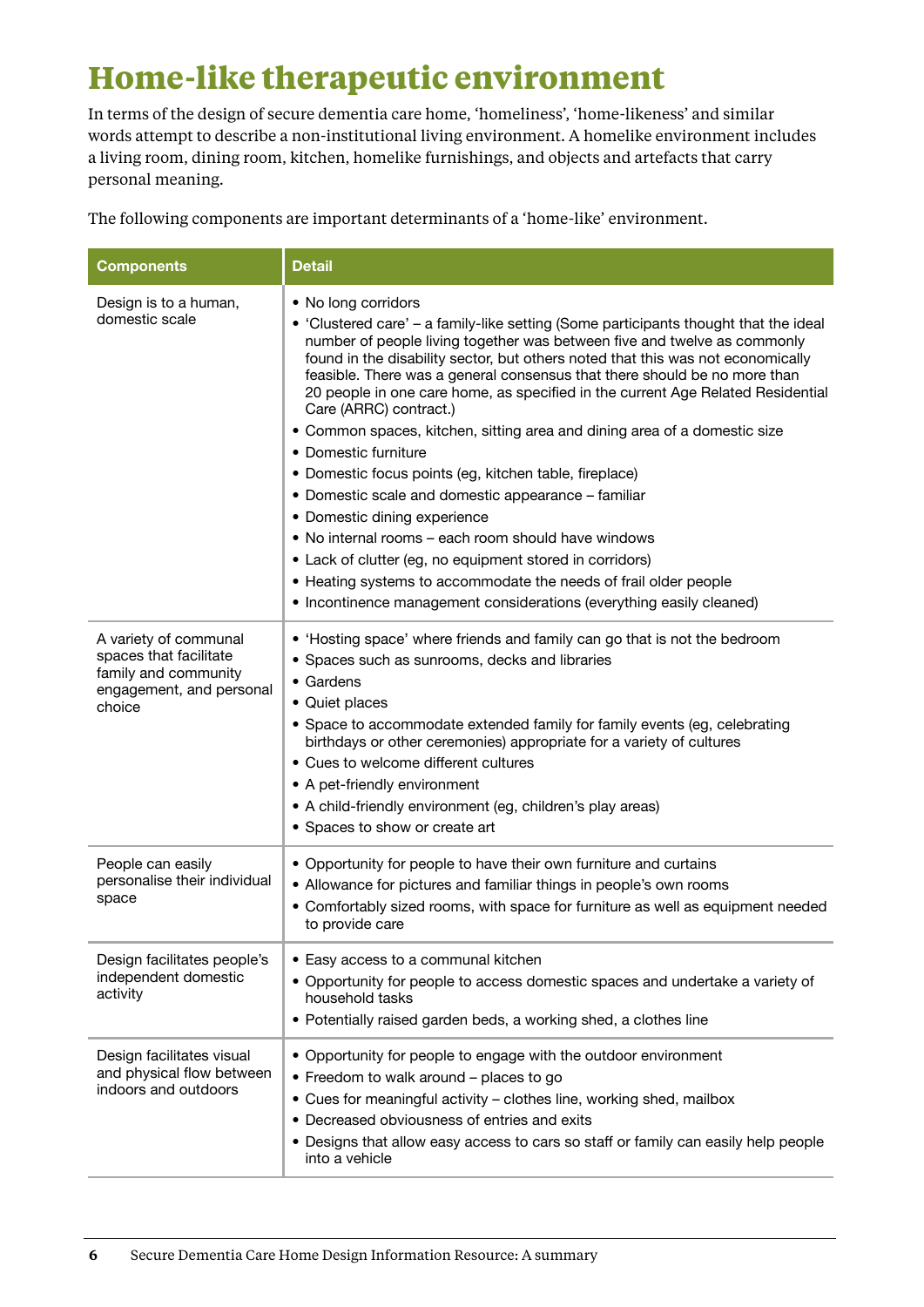<span id="page-10-0"></span>

| Security is unobtrusive | • Unobtrusive boundary security – no obviously high gates or fences<br>• Perimeter fencing that provides both privacy and a view to the outside<br>community                                                                                                |
|-------------------------|-------------------------------------------------------------------------------------------------------------------------------------------------------------------------------------------------------------------------------------------------------------|
|                         | • Philosophy of care that allows for reasonable, supported risk-taking, on the<br>understanding that an overly restrictive approach to risk can impoverish the<br>environment and people's lives<br>• Systems that allow family and friends to enter easily |

### **Gardens and environs**

The successful design of gardens for people with dementia is complex but important for many reasons, the greatest of which is the conservation of dignity. Access to the outdoors bestows a certain level of potential autonomy on people with dementia (Schwarz and Rodiek 2007), as well as affording them the opportunity to experience and enjoy nature. Participants in the workgroups noted that gardens and outdoor environments in dementia care homes do two things – they provide access and exposure to nature, known to be health-giving, and they provide the space for exercise and recreation (a basic human right). They are therefore essential, rather than optional.

Workshop participants clearly stated that secure dementia care should be provided on the ground floor in order to offer independent access to safe outdoor space that provides an experience of nature and the space for exercise. This outdoor space needs to be sized appropriately for the number of people who will use it. Dementia care providers who build units on upper levels in New Zealand should take steps to ensure they meet the principles set out in this Resource, including independent access to an outdoor area.

| <b>Components</b>                                                                                                                 | <b>Detail</b>                                                                                                                                                                                                                                                                                                                                                                                   |
|-----------------------------------------------------------------------------------------------------------------------------------|-------------------------------------------------------------------------------------------------------------------------------------------------------------------------------------------------------------------------------------------------------------------------------------------------------------------------------------------------------------------------------------------------|
| Outdoor space is designed as an<br>extension of indoor space                                                                      | • Visual and physical access between inside and outside<br>• Opportunity for independent physical access from inside to outside<br>• A transition between indoors and outdoors that is even underfoot<br>• Appropriately surfaced and consistently coloured pathways<br>• An entrance to the home itself that is home-like: no confronting<br>signage, and some garden elements at the entrance |
| Outdoor space provides<br>opportunity for walking                                                                                 | • A continuous looped path with destination points but no dead ends<br>• (with well-placed benches and sheltered rest areas)<br>• A space large enough for meaningful exercise and therapeutic benefit<br>• Motion sensor lighting for night use                                                                                                                                                |
| Outdoor space and garden is<br>designed to provide opportunities<br>for social interaction and<br>engagement with the environment | • Raised garden beds, shed, clothes line<br>• Mixed spaces – large and small<br>• Seating and tables<br>• Sunny places and shady places<br>• Space for animals<br>• Space for children<br>• Allowance for privacy but also for engagement with the surrounding<br>community                                                                                                                     |
| Outdoor space and garden is<br>designed to provide sensory<br>stimulation                                                         | • Flowers, colour, water, textures<br>• Seasonal variation<br>• Vegetable gardens<br>• Scented plants (to stimulate memory)                                                                                                                                                                                                                                                                     |

The following components are important in terms of secure dementia care homes' gardens and environs.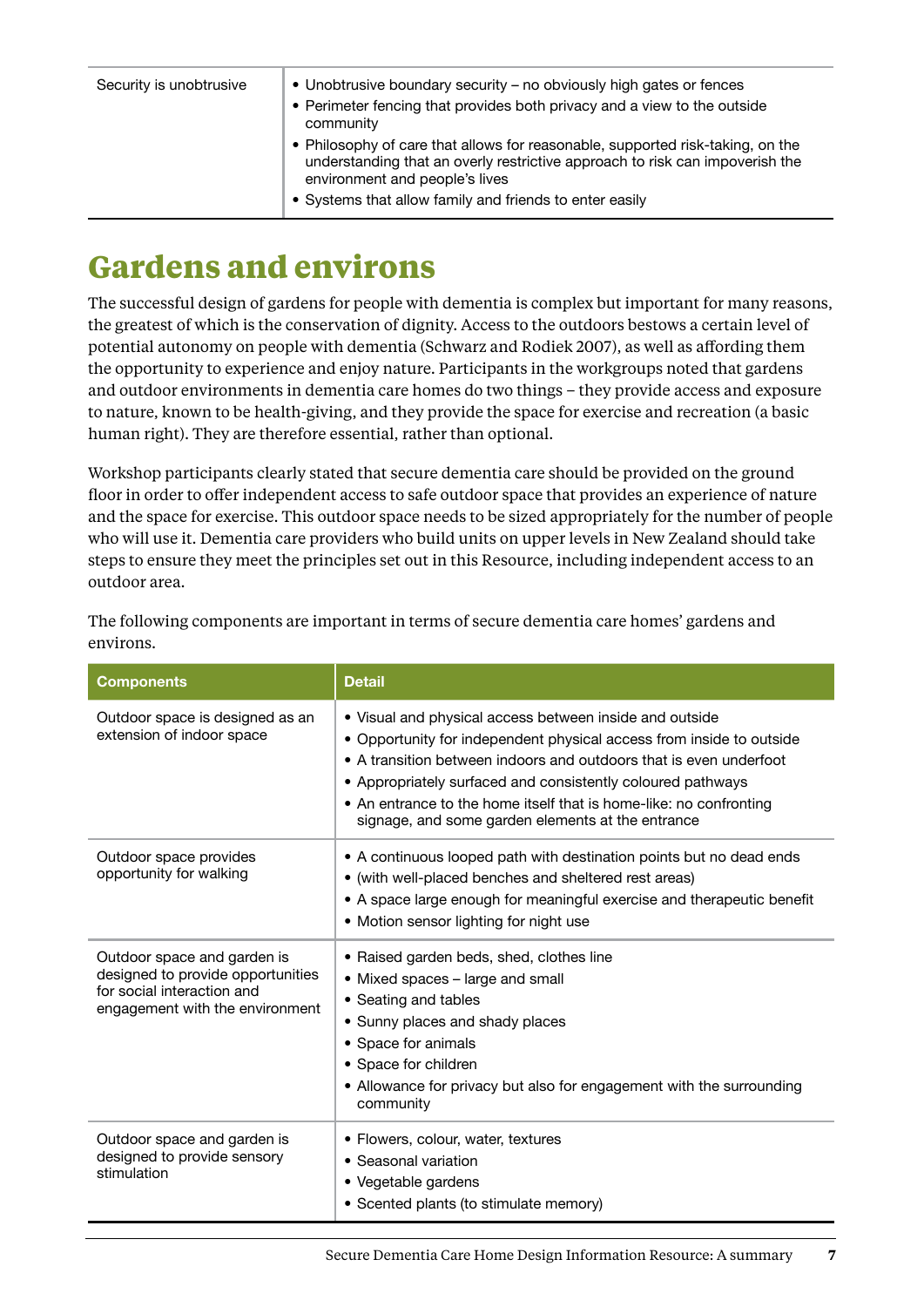### <span id="page-11-0"></span>**Secure dementia care home size and density**

There was general consensus among workgroup participants that, in terms of dementia care home size and design, small clusters of people were desirable, as the research suggests that people with dementia experience less agitation and distress in 'family-sized' care homes. However, there was no consensus on the ideal number of people per cluster or care home. Participants commented further that a variety of care home sizes and styles was appropriate, to give people a choice. Workgroup participants compared the institutionalisation and stigmatisation of dementia care to arising in the context of treatment of people with mental health issues. The move towards small care homes in mental health was suggested as a model for dementia care (Peace et al 2002).

Marquardt et al (2014) defined small-scale environments as catering for between 5 and 15 people and having home-like features. They reviewed 30 studies investigating this feature, and cited sufficient empirical evidence to support lower people density in secure dementia care homes.

Fleming and Bennett (2015) determine that the scale of a dementia care home should be human, and be governed by three factors:

- the number of people that the person encounters on a daily basis
- • the overall size of the building
- the size of the individual components, such as doors, rooms and corridors.

The following component is important in terms of dementia care home size and density.

| <b>Components</b>                                                                                                                      | <b>Detail</b>                                                                                                                                                                                                                                                                                                                                                                                                                                                                                                                                                                                      |
|----------------------------------------------------------------------------------------------------------------------------------------|----------------------------------------------------------------------------------------------------------------------------------------------------------------------------------------------------------------------------------------------------------------------------------------------------------------------------------------------------------------------------------------------------------------------------------------------------------------------------------------------------------------------------------------------------------------------------------------------------|
| Secure dementia care homes are<br>designed so that people live in<br>small, independently secure clusters<br>approximating a household | • A number of clusters within one care home (independently physically<br>constrained environment) as the best or most viable strategy<br>• Acknowledgement of the critical interaction between the number of<br>people and design of the space: larger clusters may be acceptable<br>if there are multiple breakout spaces and the domestic dining<br>experience is not compromised<br>• Scale that helps people feel in control<br>• Multiple clusters within a large care home to allow for the clustering<br>of people with similar needs - people with dementia are not a<br>homogeneous group |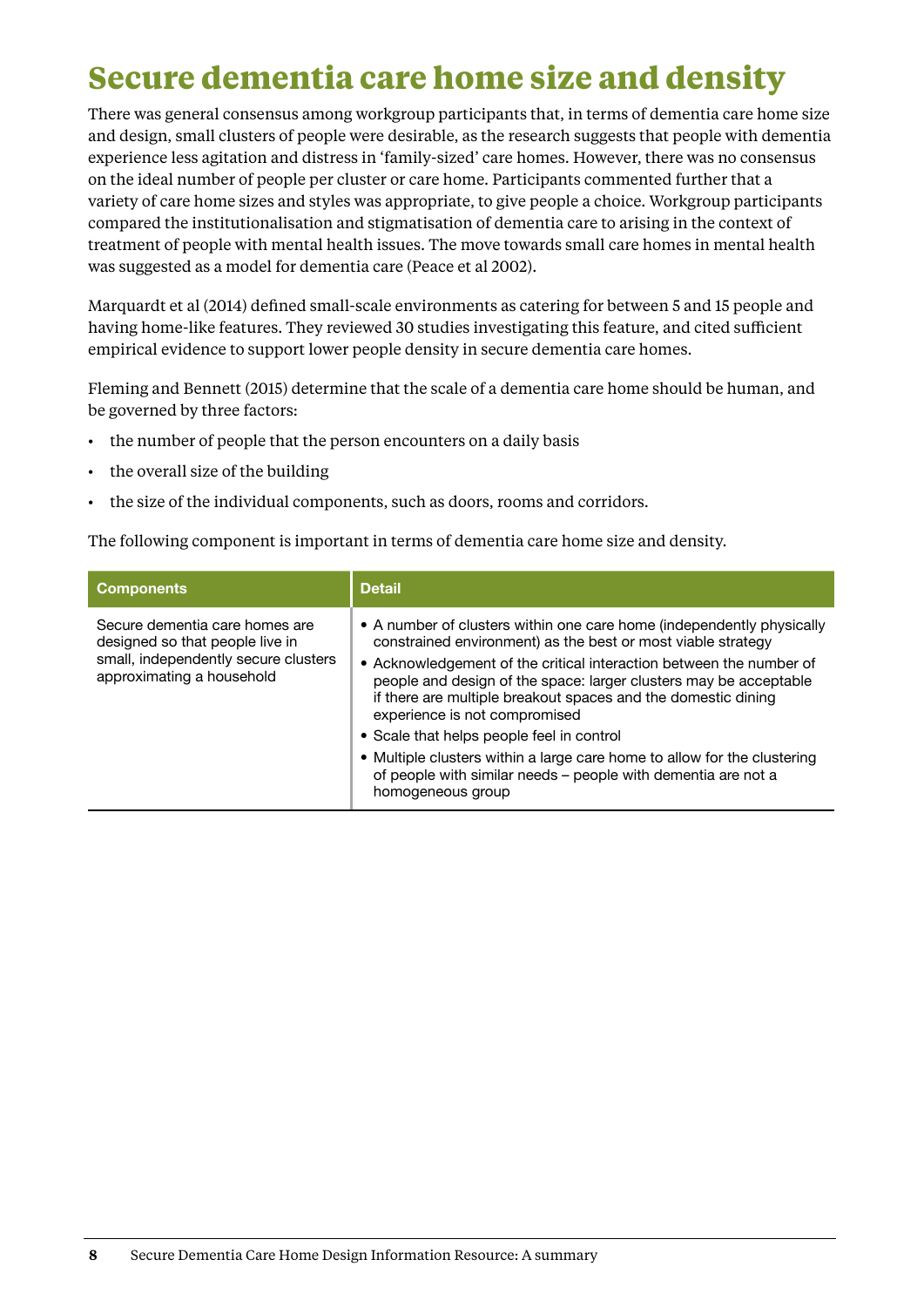### <span id="page-12-0"></span>**Colour and contrast**

People with dementia have difficulty seeing differences in shades or tones of colour (Brawley 2009; van Hoof et al 2010). Colour contrasts allow people with visual impairment to distinguish edges. Conversely, designers can hide doors or exit ways by eliminating colour contrasts. Colour use is also important for personalisation and for way-finding: for example, colours can be used for labelling spaces and rooms (Kelly et al 2011).

The following component is important in terms of colour and contrast that adheres to recognised design principles.

| <b>Component</b>                                                  | <b>Detail</b>                                                                                                                                                                                                                                                                                                                                                                                                                                                                                                                                                                                                                                                                          |
|-------------------------------------------------------------------|----------------------------------------------------------------------------------------------------------------------------------------------------------------------------------------------------------------------------------------------------------------------------------------------------------------------------------------------------------------------------------------------------------------------------------------------------------------------------------------------------------------------------------------------------------------------------------------------------------------------------------------------------------------------------------------|
| Secure dementia care homes use<br>colour and contrast effectively | • Contrasting colour on toilet seats<br>• Contrasting colour on doors that people should engage with<br>• Low contrast on spaces people should not engage with<br>• Surfaces of different textures<br>• Low contrast in transition from one surface to another<br>• Contrast between plates and table cloths<br>• Colour contrast to demarcate walls and floor<br>• Even colours on floors – no patterns<br>• Colour to assist with seating<br>• Matt surfaces rather than shiny ones<br>• Application of the psychology of colour – the way different colours<br>evoke different feelings<br>• Purposeful, age-appropriate colour schemes, rather than hotel-like,<br>neutral schemes |

## **Lighting**

Older adults need exposure to natural sunlight to maintain circadian rhythms, vitamin D synthesis and stimulation of serotonin (Brawley 2009). Internal lighting in dementia care homes needs to be a mix of direct and accessible sunlight and adjustable artificial lighting to control glare and shadows and help regulate circadian rhythms (Torrington and Tregenza 2007).

The following component is important in terms of lighting design.

| <b>Component</b>                                                                                              | <b>Detail</b>                                                                                                                                      |
|---------------------------------------------------------------------------------------------------------------|----------------------------------------------------------------------------------------------------------------------------------------------------|
| Secure dementia care homes are<br>designed to maximise natural light<br>and lighting that assists orientation | • Natural light maximised<br>• Shadowing minimised<br>• Very high lux levels<br>• Standards for lighting<br>• Sensors to provide lighting at night |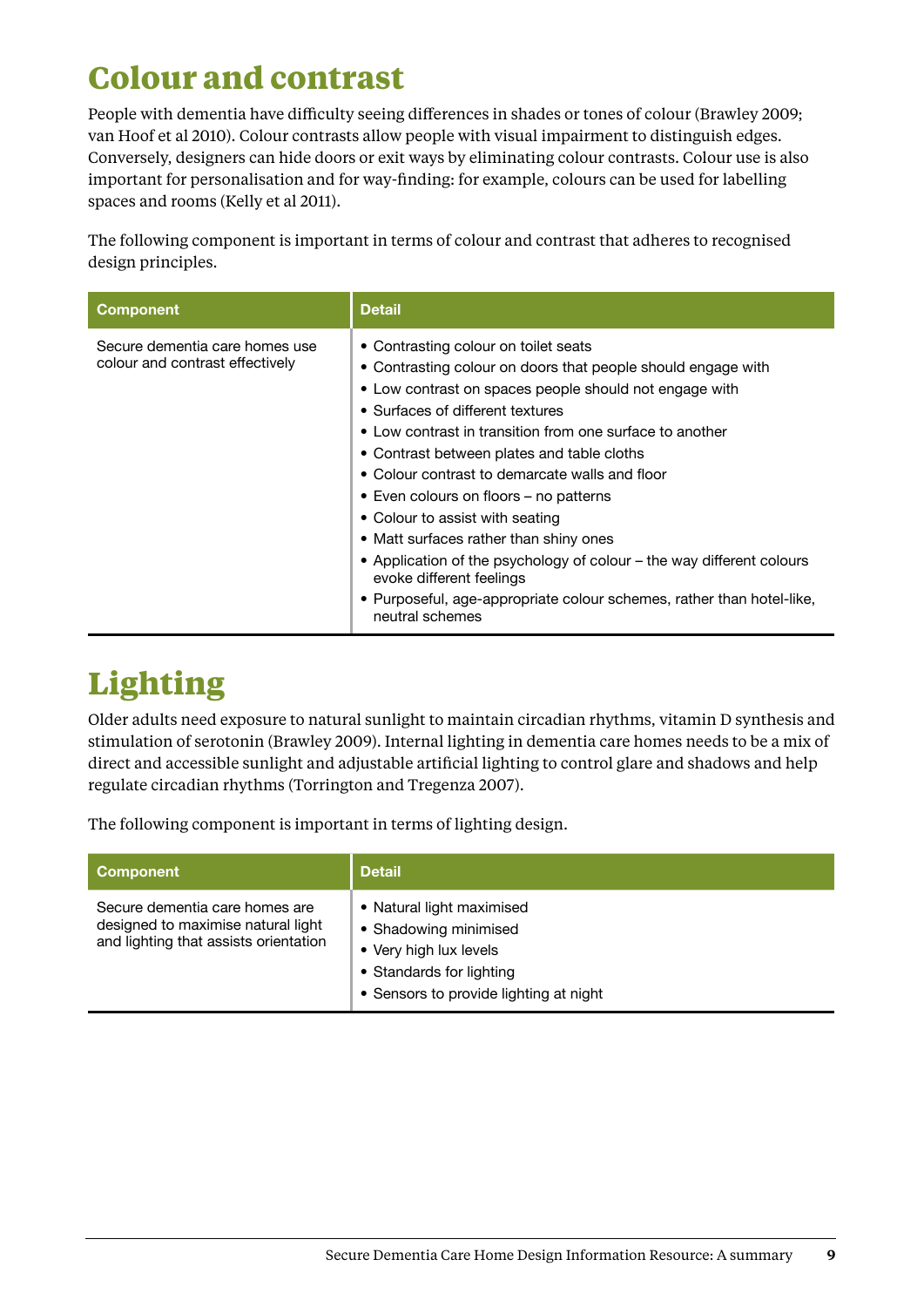## <span id="page-13-0"></span>**Managing environmental stimulation**

Fleming investigated two aspects of stimulus control: decrease of distressing stimulation and augmentation of useful stimulation (Fleming et al 2008). Benbow (2014) recommended a layout that separates noisy areas from quiet areas and includes: acoustic ceiling and wall products, double glazing, partitioning, sound reduction in bedrooms, noise reduction adaptations, alarms/paging systems, places for quiet only and soundproofing in bathrooms.

The following component is important in terms of managing environmental stimulation.

| <b>Component</b>                                                                                       | <b>Detail</b>                                                                                                                                                                                                                                                                                                                                                                                                                                       |
|--------------------------------------------------------------------------------------------------------|-----------------------------------------------------------------------------------------------------------------------------------------------------------------------------------------------------------------------------------------------------------------------------------------------------------------------------------------------------------------------------------------------------------------------------------------------------|
| Secure dementia care homes are<br>designed to decrease harmful stimuli<br>and increase helpful stimuli | • Noise control:<br>- Overall noise control – curtaining, flooring choice, baffles<br>- Noisy machinery located an appropriate distance from bedrooms<br>- Exploration of alternatives to auditory call bell alert systems<br>- Soundproofing in bedrooms as needed, with moderation for those<br>who need extra monitoring                                                                                                                         |
|                                                                                                        | • Design of space:<br>- Ability to close off areas and separate small groups from large<br>groups<br>- Multi-purpose rooms<br>- Protection of people's privacy<br>- Design that allows for staff and visitor movement<br>- Space for hosting people's friends and family<br>- No storage along corridors<br>- Staff utility rooms kept out of the way<br>- Different furniture/décor, and the ability to easily change decor<br>- Cultural displays |
|                                                                                                        | • Good stimulation:<br>- Reminiscence boards on walls and common spaces<br>- Use of pictures, objects and books that are familiar to the cohort<br>- Technology (eg, Skype)<br>- Pleasant odours (eg, baking)<br>- Music, especially if it can be controlled by people living in the care<br>home (including through headphones)                                                                                                                    |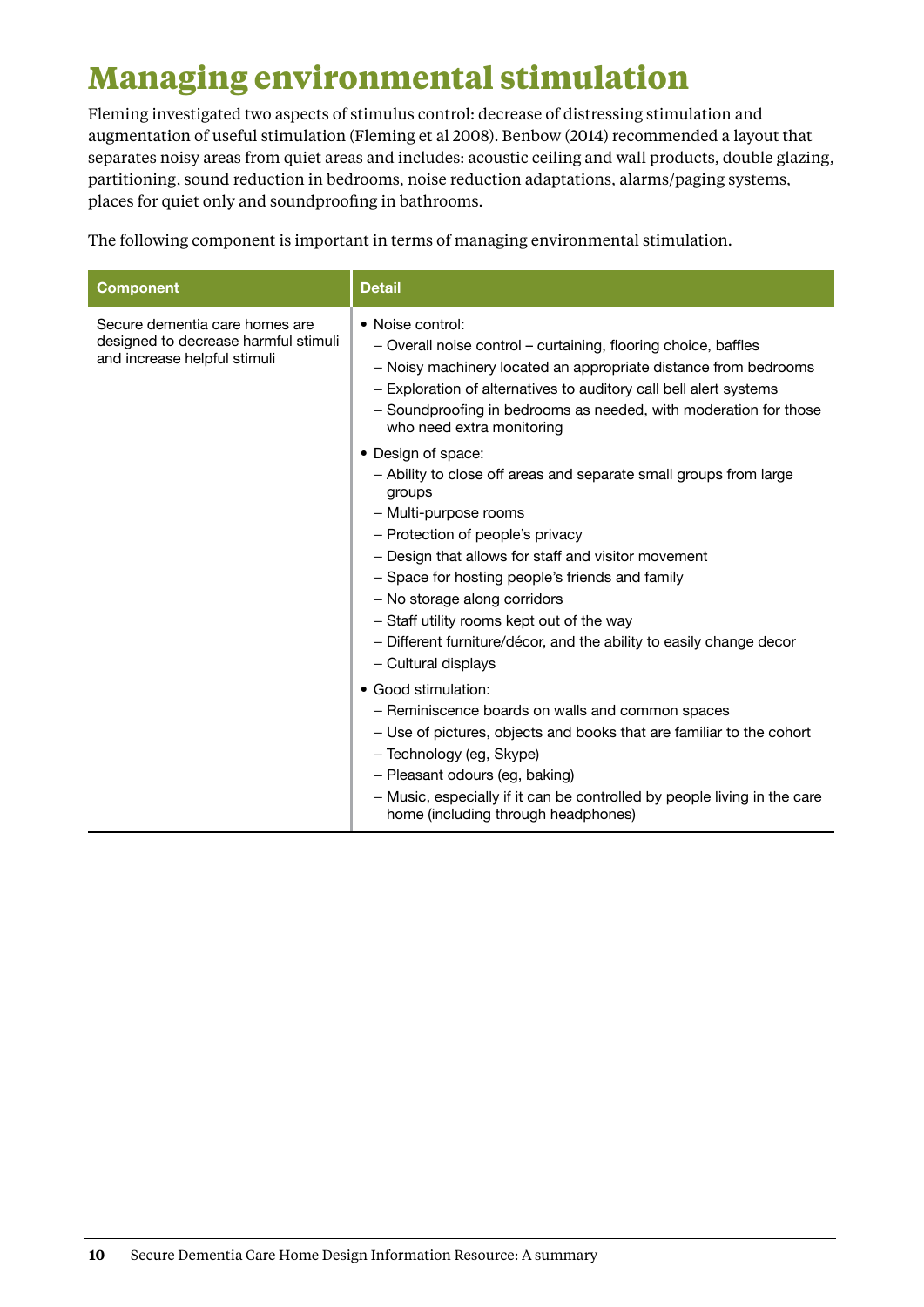### <span id="page-14-0"></span>**Memory aides/cues and floor plans**

People with dementia have reduced capabilities to adjust or modify their physical environment; therefore, the environment needs to compensate accordingly through therapeutic design. Therapeutic design to assist memory and way-finding impacts on floor plans and interior finishing such as lighting and colour.

The following component is important in terms of memory aides/cues and floor plans.

| <b>Component</b>                                                                                         | <b>Detail</b>                                                                                                                                                                                                                        |
|----------------------------------------------------------------------------------------------------------|--------------------------------------------------------------------------------------------------------------------------------------------------------------------------------------------------------------------------------------|
| Secure dementia care homes are<br>designed to incorporate components<br>to provide memory aides and cues | • Personalised doors to people's rooms<br>• A mix of types of cues, including colours and symbols<br>• Cues for activities<br>• Cues positioned lower than might seem natural<br>• Standardised colours for different sorts of rooms |

### **Community links**

Strong community and family links are an essential element that supports the creation of dementia-friendly environments, and a major factor in de-institutionalisation within care homes and de-stigmatisation of dementia within the wider community. A dementia-friendly environment 'can be defined as a cohesive system of support that recognises the experiences of the person with dementia and best provides assistance for the person to remain engaged in everyday life in a meaningful way' (Davis et al 2009, p. 187).

Care homes can give people with dementia the opportunity to remain part of organisations or groups, by offering spaces for meetings (Davis et al 2009).

Through building location and affordances (Topo et al 2012), care homes can assist people to participate in the community. Such participation might involve outings, or invitations for community groups to visit. Also, the orientation and location of care homes can consciously offer people the chance to watch the world go by outside (Utton 2007).

The following component is important in terms links with the community.

| Component                                                                             | <b>Detail</b>                                                                                                                                                              |
|---------------------------------------------------------------------------------------|----------------------------------------------------------------------------------------------------------------------------------------------------------------------------|
| Secure dementia care homes are<br>designed to incorporate links with the<br>community | • Design of buildings and gardens that welcomes the community in to<br>the space<br>• Design that reflects the community of location, to provide a sense of<br>familiarity |

### **Recommended design audit tool**

There are various audit tools for the design of secure dementia care homes internationally. The validated Australian *Environmental Audit Tool: High Care* (Fleming and Bennett 2015) is the most appropriate for the New Zealand context. This tool includes an accompanying Excel spreadsheet to assist with scoring. There is also an app version called BEAT-D, which is available on iTunes (Fleming 2011; Fleming et al 2012; Smith et al 2012; University of Wollongong 2012; Fleming et al 2015). Several other audit tools are listed in the complete Resource.